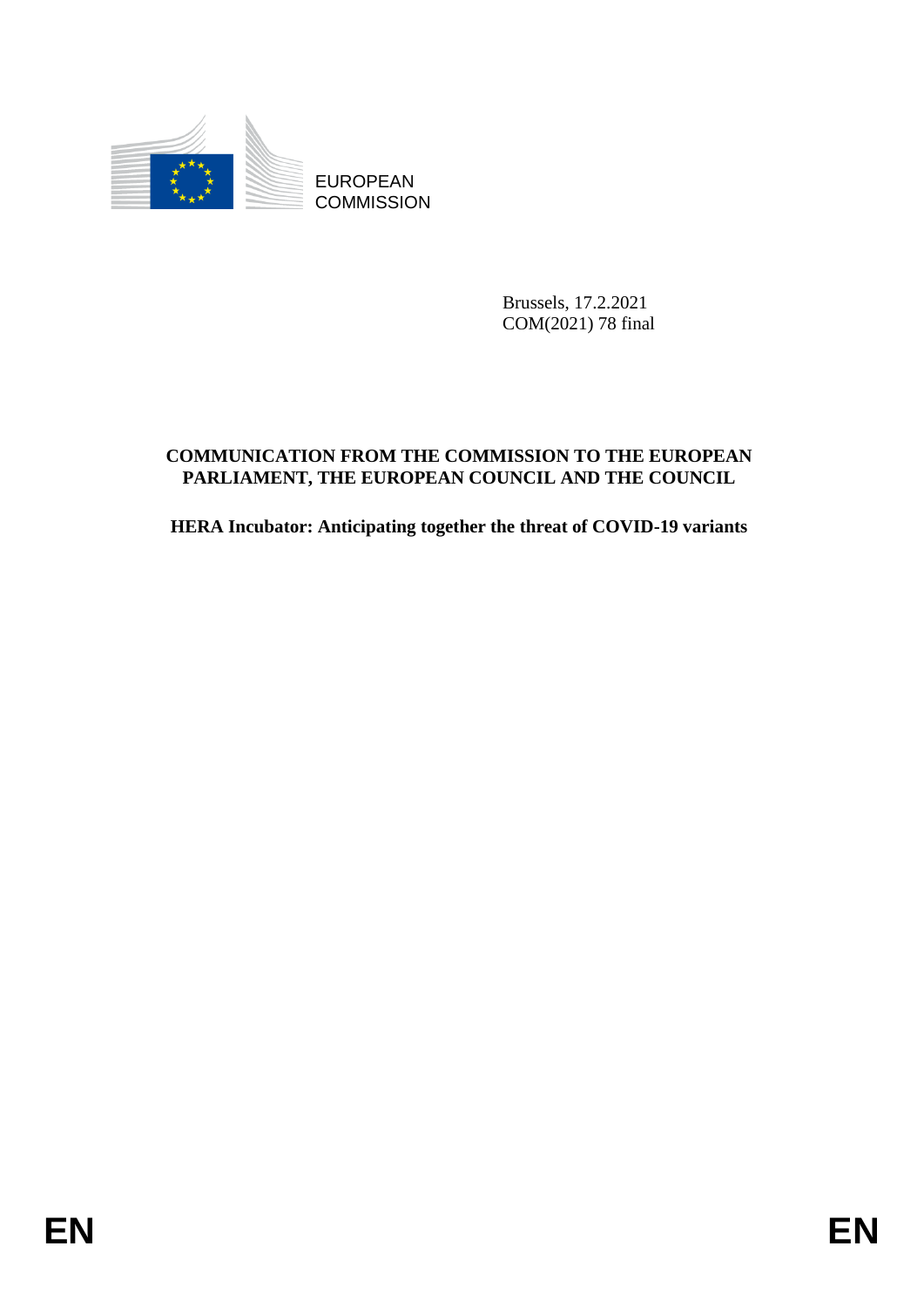### **INTRODUCTION**

As the people, societies and economies of Europe and the rest of the world continue to battle the COVID-19 pandemic, new challenges and threats continue to emerge, ranging from variants to vaccine adaptation or mass production. These have the potential to disrupt or complicate our sustained and united efforts to overcome the virus and start our recovery in earnest. Europe must now be ready to anticipate challenges, to proactively counter and mitigate threats and to work together as Team Europe and with global partners, on all fronts with unity and solidarity to ensure the well-being of our citizens.

**As we set about doing this, we have a lot to build on and a lot to learn from**. The EU Vaccine Strategy has secured access to 2.3 billion vaccine doses as part of the broadest global portfolio of safe and secure COVID-19 vaccines. This is our principal line of defence for the long-term. Less than a year since the virus appeared for the first time in Europe, vaccination has started across all Member States. This is a remarkable achievement of European and global advanced research and vaccine development, condensing what usually takes 5-10 years in just over 10 months.

At the same time, the past weeks have shown how challenging it is for the scale-up of industrial vaccine production to keep pace. In order to boost production capacity in Europe, we need a much closer, more integrated and more strategic **public-private partnership** with industry. In this spirit, the Commission has set-up a Task Force for Industrial Scale-up of COVID-19 vaccines to detect and help respond to issues in real-time.

Europe now also needs to stay ahead of the curve as new and emerging threats continue to appear in the present or on the horizon. The most immediate of these are emerging and multiplying variants already spreading and developing in Europe and across the world. As things stand, presently authorised vaccines are considered effective against the variants we are aware of. However, **Europe must be ready and prepared for the possibility of future variants being more or fully resistant to existing vaccines**.

This very real threat of variants requires determined, collective and immediate action. Our response should build on our experience since the emergency of the initial virus, learning the lessons from where there were delays, disruptions and bottlenecks. To bring this together, the Commission will establish and operate a new bio-defence preparedness plan called HERA Incubator, to access and mobilise all means and resources necessary to prevent, mitigate and respond to the potential impact of variants.

To this end, it will act immediately and as a matter of urgency on a number of different fronts:

- (1) **Rapid detection of variants;**
- (2) **Swift adaptation of vaccines;**
- (3) **Setting up a European Clinical Trials Network;**
- (4) **Fast-tracking regulatory approval** of updated vaccines and new or repurposed manufacturing infrastructures; and
- (5) **Enable upscaling of production** of existing, adapted or novel COVID-19 vaccines.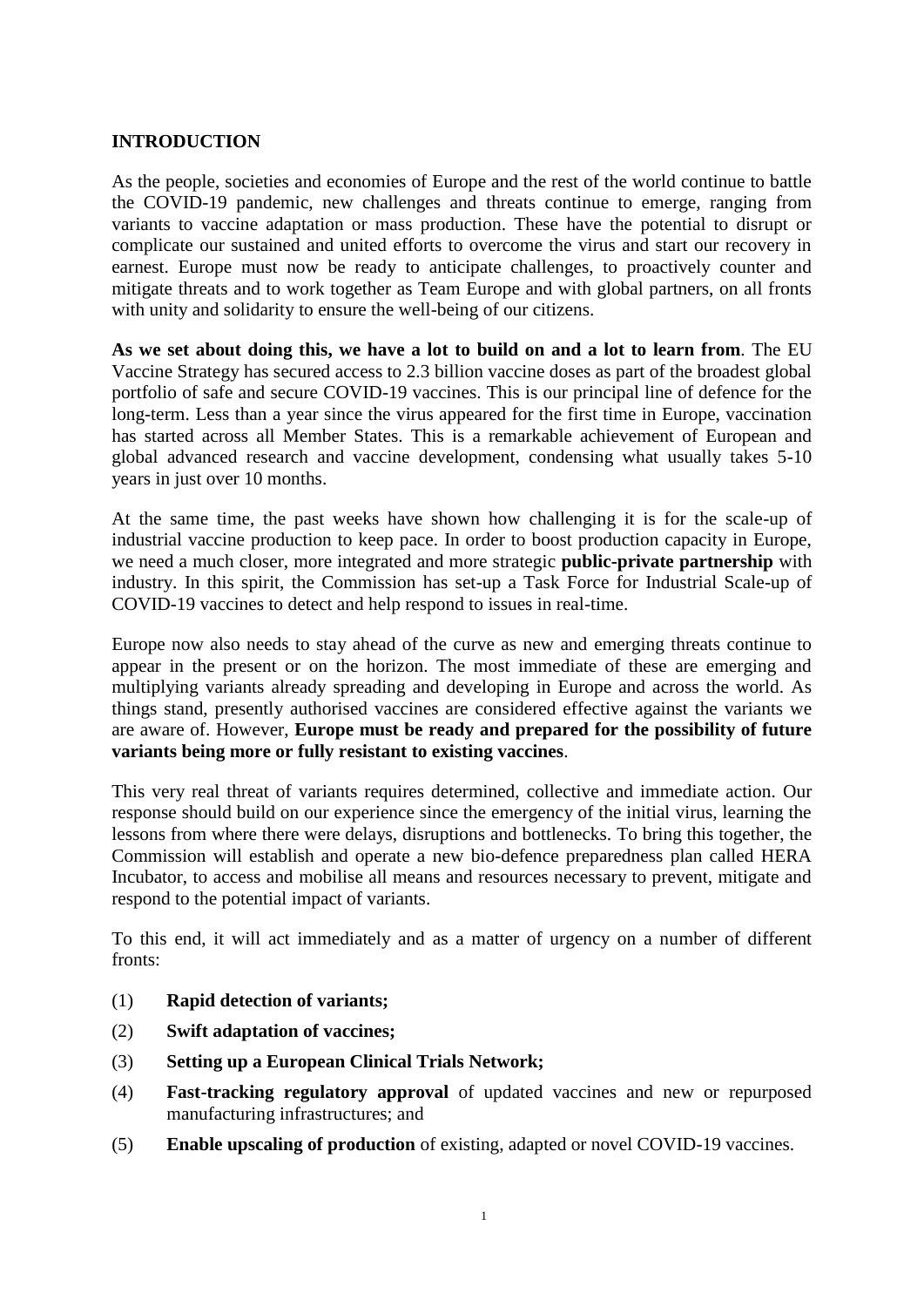This emergency plan will tackle the short to medium-term threat and simultaneously prepare for the future. It will serve as the vanguard for the **European Health Emergency**  Preparedness and Response Authority (HERA)<sup>1</sup>.

Time is of the essence. Europe needs a common understanding of the threat we face, a new mind-set to act urgently on different fronts and an adapted governance to take decisions in real time.

### **1. WHAT NEEDS TO BE DONE?**

1

### **1.1. Rapid detection of new variants**

The increased spread of new SARS-CoV-2 variants first identified in the United Kingdom, South Africa and Brazil are a potential paradigm shift in the global fight against COVID-19. They exhibit higher transmissibility and in some cases they have been linked to potentially increased severity of the disease.

**Whole genome sequencing**, which maps out the unique genetic blueprints of different strains of the virus, is an essential tool to make informed public health decisions. It is key to identify variants, both in humans and animals, as well as to monitor their spread in communities and populations. It enables the investigation of viral genomes and the screening for mutations that potentially have an impact on transmissibility or pathogenicity. The data that comes from whole genome sequencing improves our understanding of outbreak transmission dynamics and spill-over events both in humans and animals and helps identify variants of concern.

**It is essential that Member States have sufficient sequencing capacity** in place to monitor the strains of the virus circulating on their territories. Genome sequencing and epidemiological data need be shared between Member States - in quick time and in comparable formats - to ensure that trends and areas of concern can be identified and responded to rapidly. This requires systematic sampling and data sharing, which should be done according to the FAIR principles<sup>2</sup> and made openly available for research purposes.

In this spirit, HERA Incubator will work closely with the European Centre for Disease Prevention and Control (ECDC) to ensure that Member States have sufficient sequencing capacities and access to sequencing support services. HERA Incubator and ECDC will standardise sequencing procedures so that the data is comparable.

In addition to ramping up sequencing capacities to the required levels, HERA Incubator and ECDC will support the increased use of **specialised tests to detect samples that are likely to contain variants of concern ('RT-PCR tests')**. For each new emerging variant, new RT-PCR assays may need to be developed, evaluated and adjusted before they can be rolled out. HERA Incubator will carefully monitor the situation and make resources available as needed. Ensuring sufficient testing capacity in Member States remains essential.

<sup>1</sup> As announced by President von der Leyen in the State of the Union Speech and subsequently included in the Communication of 11 November 2020 on 'Building a European Health Union: Reinforcing the EU's resilience for cross-border health threats'.

<sup>&</sup>lt;sup>2</sup> Findable, accessible, interoperable and re-usable [https://eur-lex.europa.eu/legal](https://eur-lex.europa.eu/legal-content/EN/TXT/?uri=CELEX%3A52020PC0767)[content/EN/TXT/?uri=CELEX%3A52020PC0767](https://eur-lex.europa.eu/legal-content/EN/TXT/?uri=CELEX%3A52020PC0767)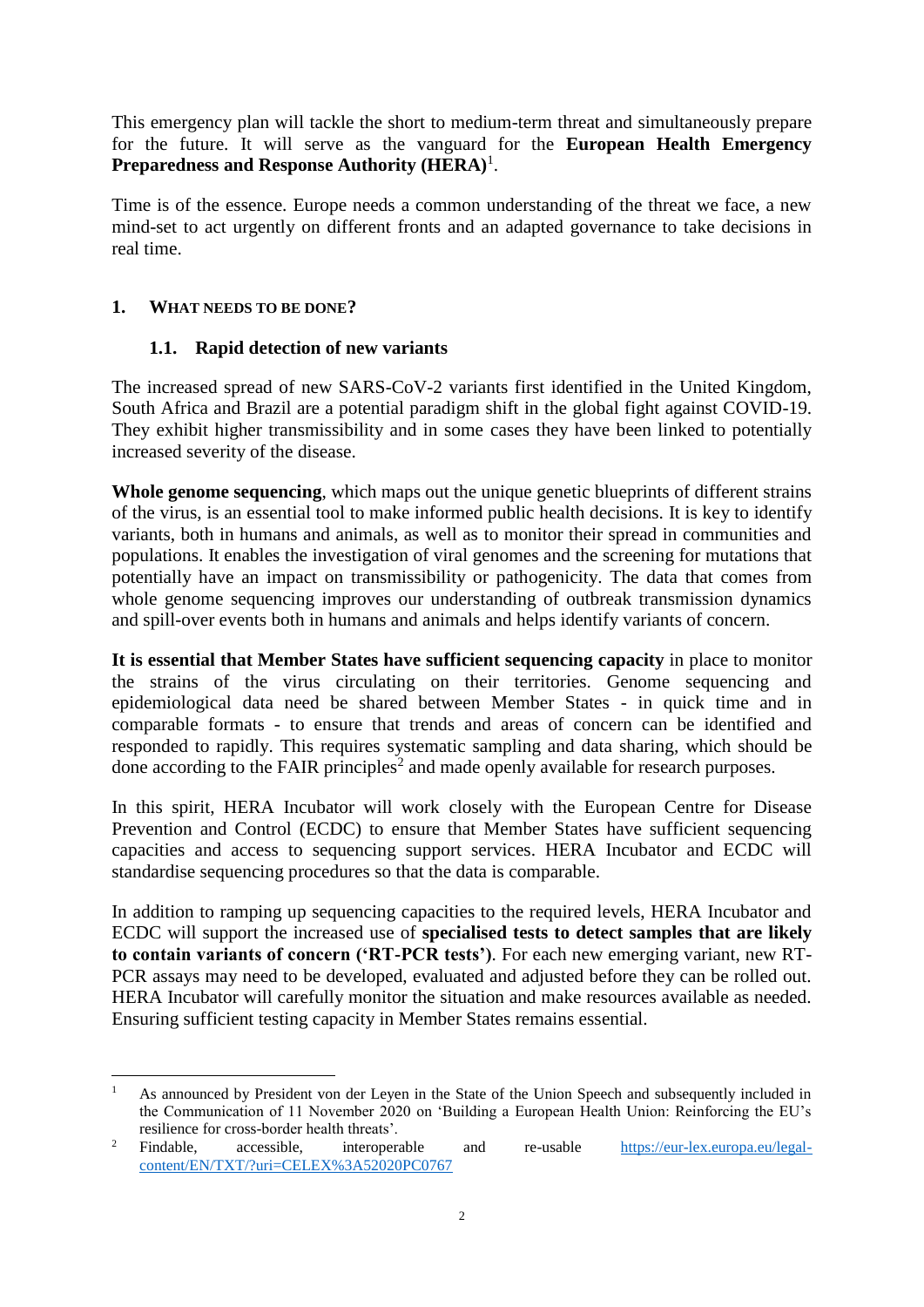Genome **sequencing efforts are also needed to detect variants of concern beyond the EU**. Reflecting the common global interest of sequencing and sample and data sharing, HERA Incubator will work with ECDC and the World Health Organization to build on and increase synergies with key facilities. These include  $\text{GISAID}^3$ , as well as the Horizon 2020 VEO project<sup>4</sup> and EU COVID-19 data portal<sup>5</sup> both launched last year to share, analyse and understand genomic sequences information and identify new variants. The available data must also be standardised in order to facilitate global communication and response to variants of concern. The EU will engage with partners to discuss the possibilities of supporting lowincome countries for developing their genome sequencing capacities in order to ensure global coverage and early detection of variants.

Some Member States have demonstrated the added value of regular surveillance of waste waters in combination with other indicators for the management of the pandemic. This allows screening among large population groups to identify where more detailed analysis is needed. This can help ultimately help speed up the detection of variants<sup>6</sup> and be a valuable part of an increased genomic and epidemiological surveillance. The Commission will intensify work with EU Member States and other actors concerned and present a recommendation on waste water surveillance and set up a permanent EU public database.

# **KEY ACTIONS**

- *Member States should mobilise resources to ensure that a sequencing capacity of at least 5% of positive test results can be reached.*
- *ECDC will develop guidance on standardisation of sequencing procedures across the EU for comparability and to facilitate swift data exchange.*
- *The EU will support the deployment of other PCR-based assays, through EU level procurement if necessary and by joint procurement if requested by Member States.*
- *At least €75 million in EU funding will be made available for these activities.*
- *The Commission will present a recommendation to the Member States on the use of waste water monitoring to track Covid-19 and its variants.*

### **1.2. Research, assessment, and analysis**

HERA Incubator will join up research, assessment and analysis carried out in the EU and beyond with a view to responding to emerging variants. Greater access to comprehensive datasets, research outcomes and reinforced data analysis coupled with genomic, epidemiologic and clinical data will inform the development of effective measures, vaccines and treatments. It will also pinpoint gaps where further research efforts are required.

Research will focus on key questions for an effective public health response to the variants. These include risk factors for the transmission and development variants and the potential

1

 $\frac{3}{4}$  <https://www.gisaid.org/>

 $\frac{4}{5}$  <https://www.veo-europe.eu/>

<sup>5</sup> <https://www.covid19dataportal.org/>

Further details on how waste water sampling can be used to track COVID-19 can be found at: [https://ec.europa.eu/environment/water/water](https://ec.europa.eu/environment/water/water-urbanwaste/info/pdf/Waste%20Waters%20and%20Covid%2019%20MEMO.pdf)[urbanwaste/info/pdf/Waste%20Waters%20and%20Covid%2019%20MEMO.pdf](https://ec.europa.eu/environment/water/water-urbanwaste/info/pdf/Waste%20Waters%20and%20Covid%2019%20MEMO.pdf)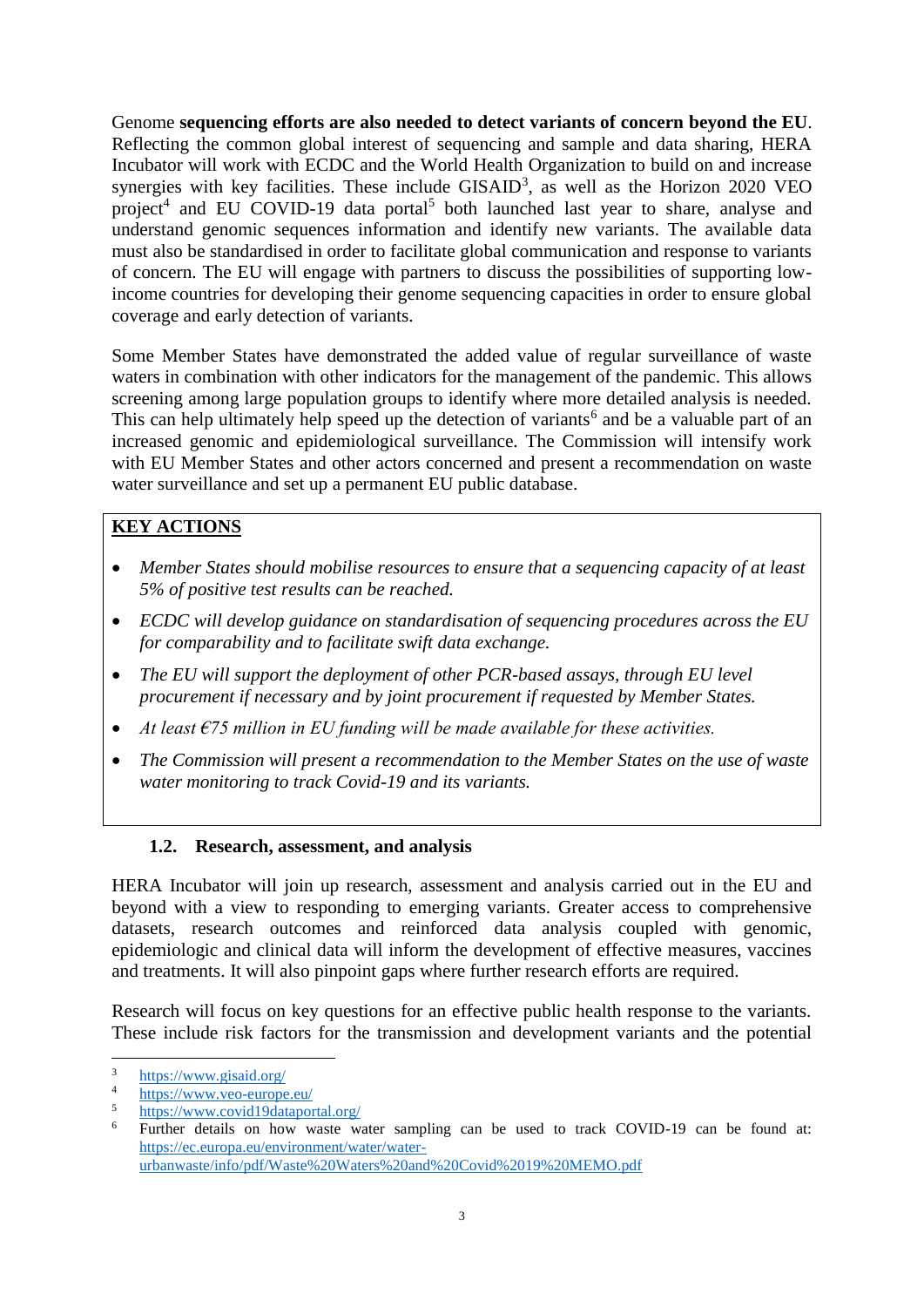protection of vaccines against them. It will also address issues such as whether the vaccines currently available protect against transmission and whether refresher boosters at regular intervals could change protection levels.

Research activities will align with the most recently approved vaccines, as well as future vaccine candidates and their corresponding technologies. They will take a flexible and diversified approach, including the testing of prime-boost vaccine strategies, the development of multivalent vaccines, as well as testing combinations of different vaccines – the mix and match approach. They may leverage High Performance Computing to help speed up data related to new variants.

The Commission will immediately boost research on variants by providing an additional  $\epsilon$ 30 million to several projects running under Horizon 2020. It intends to swiftly allocate an additional  $E120$  million for new actions responding to latest challenges of the pandemic under the new Horizon Europe programme.

In all research, assessment and analysis activities, HERA Incubator will ensure early coordination with producers and regulators to enable a swift transition from research and development to the clinical phase, with approval and production at scale.

Access to high quality data, in coordination with relevant international systems and networks, will **enable the identification of new variants** and the appropriate response measures. This will **ensure that the development of new vaccines and treatments targets the variants** of high concern. This work should also leverage existing systems and networks, such as the Global Influenza Surveillance and Response System (GISRS)<sup>7</sup>.

# **KEY ACTIONS**

- *The Commission will swiftly make available €30 million under Horizon 2020 and €120 million under Horizon Europe to support the above actions.*
- *Member States should share data more swiftly on relevant research projects.*
- *The Commission, in consultation with the WHO, will leverage all scientific knowledge to provide guidance on the identification of strains for which research should be pursued.*

# **1.3. Adaptation to variants: The European clinical trial network**

The clinical trials phase, during which the safety, efficacy and immunogenicity of vaccines candidates is studied in humans, is a key step in vaccine development. As we have learnt during this pandemic, clinical trials can face challenges linked to size, speed and scope. This is why HERA Incubator will work closely with the research, regulatory and industry communities to facilitate access to clinical trial networks in Europe and globally to further support and expand these activities.

<sup>&</sup>lt;u>.</u> <sup>7</sup> [https://www.who.int/influenza/gisrs\\_laboratory/en/](https://www.who.int/influenza/gisrs_laboratory/en/)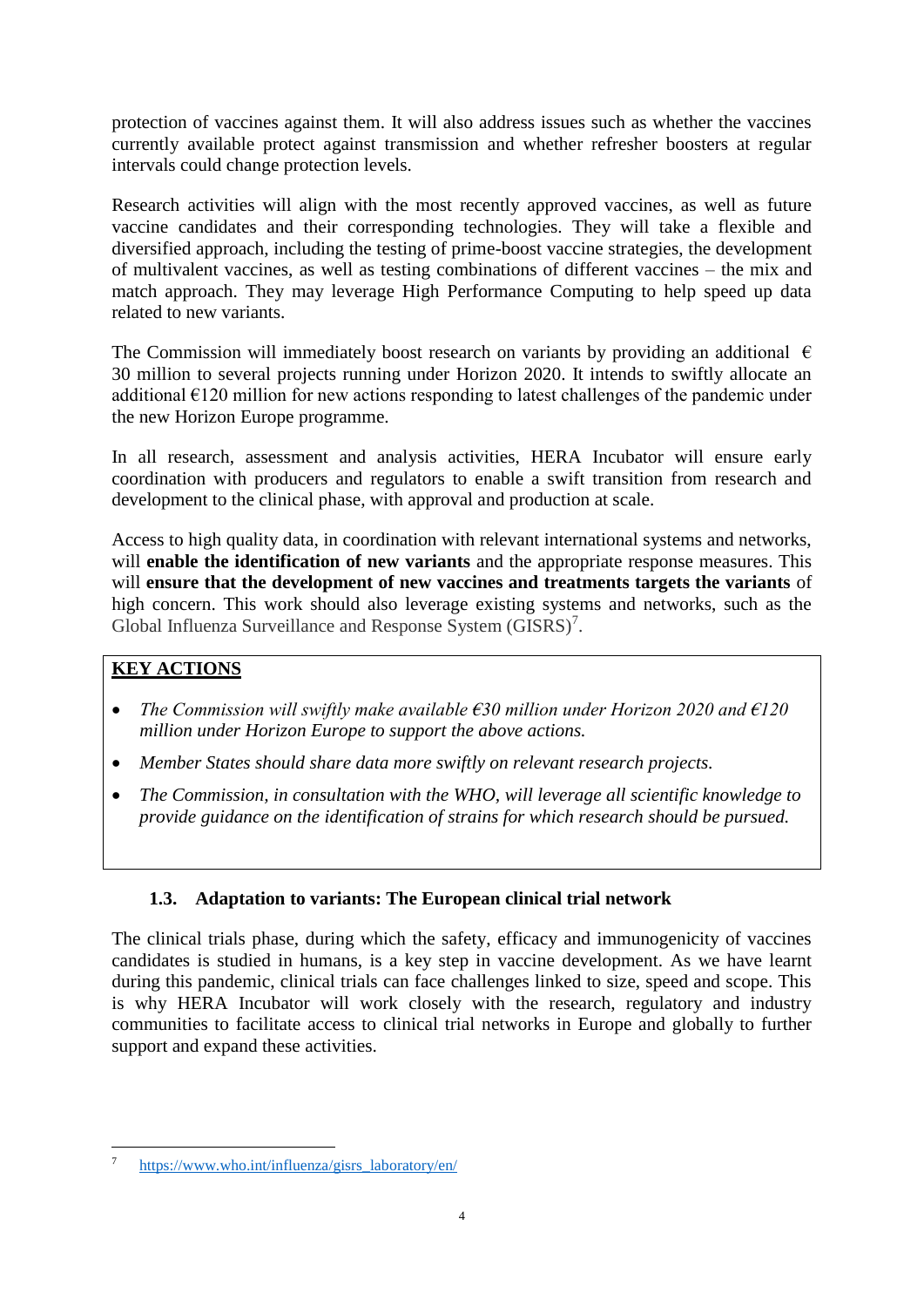As part of this a **new EU-wide and EU-funded vaccine trial network** called VACCELERATE<sup>8</sup> is being launched in parallel with this Communication. All Member States are encouraged to participate. The network will ensure that vaccine trial sites – commonly hospitals - are available across Europe to test vaccines. It will cover clinical trials of modified and/or novel COVID-19 vaccine candidates, including targeted trials and with a focus on candidates adjusted to new variants. The European Medicines Agency (EMA) is fully involved, helping to streamline the regulatory approval process.

# **KEY ACTIONS**

- *Member States are strongly encouraged to join the new VACCELERATE vaccine trial network or other similar clinical trial networks.*
- *The EMA and the Commission will support this process and streamline the regulatory approval process.*

# **1.4. Advanced Purchase Agreements for the next generation of vaccines**

Companies that successfully developed COVID-19 vaccines are already closely monitoring the efficacy of their vaccines against the emerging variants of concern. They are looking into the possibilities of adapting their vaccines to emerging variants. The **Commission will continue to use the instrument of Advanced Purchase Agreements** and, building on its successful track-record, it will continue to ensure the rapid access to and delivery of the next generation of vaccines.

This approach to help de-risk private investments in the early development of production capacity for vaccine candidates still in early clinical trial stages has shown its worth and offers a ready-made structure on which to build.

Existing agreements may have to be updated to cover protection against variants. Based on the lessons learned, a **detailed and credible plan showing capability to produce vaccines in the EU and deliver on a reliable timescale** will be a prerequisite. This should not prevent the EU from considering sources from outside the EU if needed, provided they meet the EU safety requirements.

Capacity support will be considered, notably for smaller firms, to facilitate the production of vaccines and ensure the availability of intermediary inputs and infrastructures, such as laboratories.

# **KEY ACTIONS**

- *The Commission, Member States and vaccine developers will continuously review which vaccines should be adapted to new variants of concern.*
- *Where necessary, the Commission, with the Member States, will update current or sign new Advance Purchase Agreements as soon as possible, to be financed through the Emergency Support Instrument.*

<sup>1</sup> <sup>8</sup> The network includes already 16 EU Member States and 5 Associated Countries (including Switzerland and Israel), and more countries have expressed interest to participate in a later stage.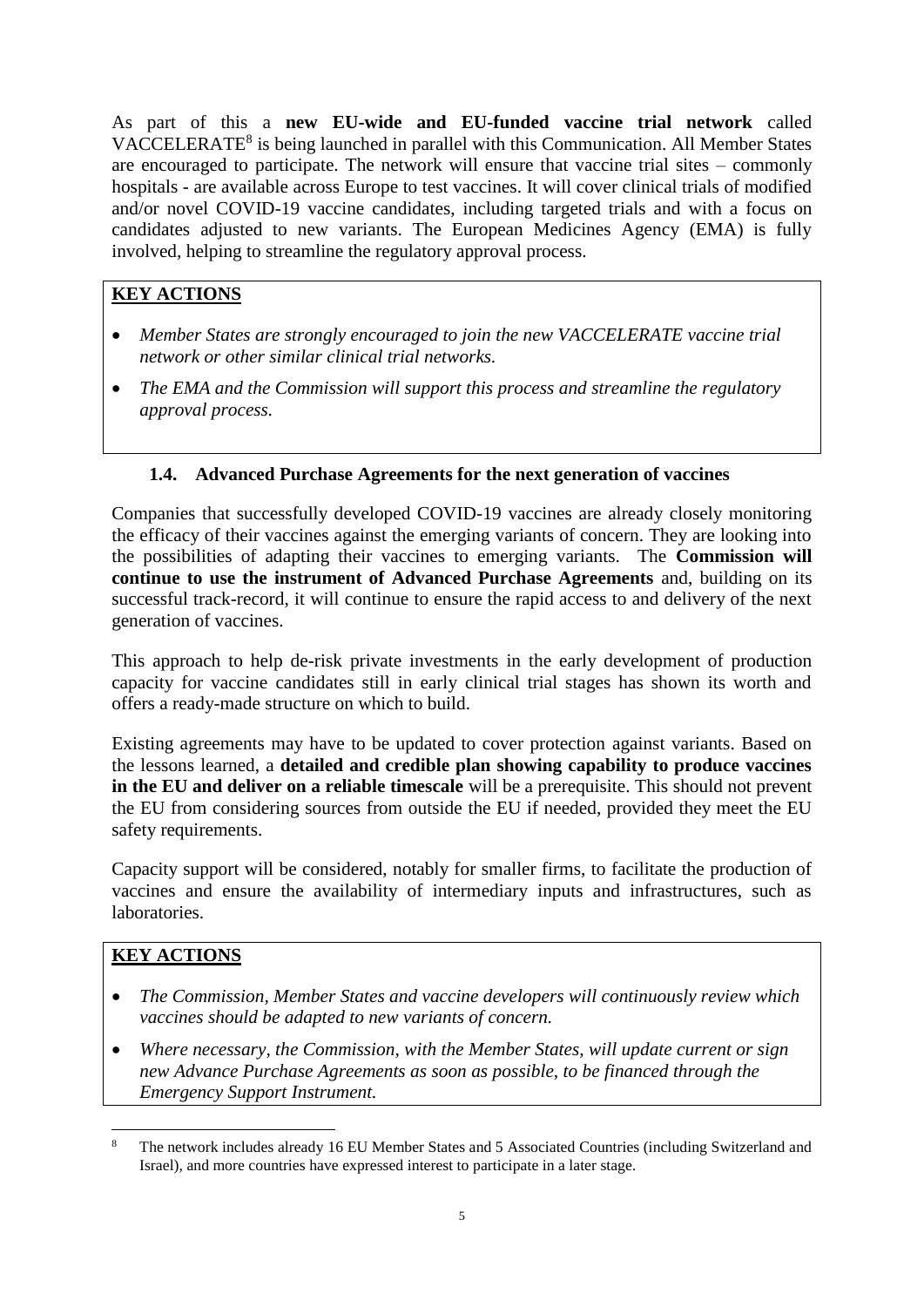- *The Commission is ready to mobilise all necessary funding for the purpose of these agreements.*
- *Additional resources will be made available by teaming up with the European Investment Bank via the Horizon 2020 InnovFin Infectious Diseases Finance Facility (IDFF) and under InvestEU.*

### **2. ENABLING CONDITIONS FOR DELIVERY**

### **2.1. An accelerated regulatory framework**

**A predictable and streamlined regulatory framework which guarantees safety is essential** to ensuring citizens' trust and is a cornerstone of protecting public health. As part of this, there is scope to adapt procedures to reflect the particular circumstances of the variants. While the EMA will continue to support vaccine developers, all proposed changes will fully safeguard the scientific independence and excellence of the Agency.

The Commission, together with **EMA and the Member States, will continue** to make the greatest use of regulatory flexibilities to accelerate the authorisation of vaccines against COVID-19. In addition, the **regulatory procedure will be amended to accelerate the**  approval of COVID-19 vaccines to the new variants<sup>9</sup>, as is currently done with human influenza vaccines. This will enable the approval of an adapted vaccine with a **smaller set of additional data**<sup>10</sup> submitted to EMA on a rolling basis, also using the rolling review concept for post-authorisation changes. It will guarantee an EU tailor-made system for adapted vaccines and complement efforts by vaccine manufacturers.

The EMA is developing guidance on clear scientific requirements for **developers**, so that the requirements for variants are known in advance. The EMA will also continue to work closely on monitoring and assessing the possibilities for **vaccine development for children and adolescents**, in accordance with the agreed paediatric investigation plans. It is essential that paediatric patients of all ages are included in clinical trials<sup>11</sup> and the new VACCELERATE network is ready to enable this where possible.

**Early involvement of regulatory authorities for the certification of the new production** lines is also essential. This applies for the preparation of new or repurposed manufacturing sites and/or for transferring technology between sites. The early and rapid development of the necessary process control, validation and stability data by companies is key in order to enable the review by EMA on a rolling basis and rapid authorisation of the new production facilities. To achieve this objective, the Commission counts on the full cooperation of manufacturers and Member States.

<sup>&</sup>lt;u>.</u> <sup>9</sup> EMA will also coordinate with other regulatory authorities at national level and in third party countries, such as the US Food and Drug Administration. Aligning regulatory pathways will help to streamline the process for concerned industry stakeholders and increase supply security.

<sup>10</sup> https://www.ema.europa.eu/en/news/ema-preparing-guidance-tackle-covid-19-variants

<sup>11</sup> [https://www.ema.europa.eu/en/news/ema-recommends-first-covid-19-vaccine-authorisation-eu;](https://www.ema.europa.eu/en/news/ema-recommends-first-covid-19-vaccine-authorisation-eu) [https://www.ema.europa.eu/en/news/ema-recommends-covid-19-vaccine-moderna-authorisation-eu;](https://www.ema.europa.eu/en/news/ema-recommends-covid-19-vaccine-moderna-authorisation-eu) <https://www.ema.europa.eu/en/news/ema-recommends-covid-19-vaccine-astrazeneca-authorisation-eu>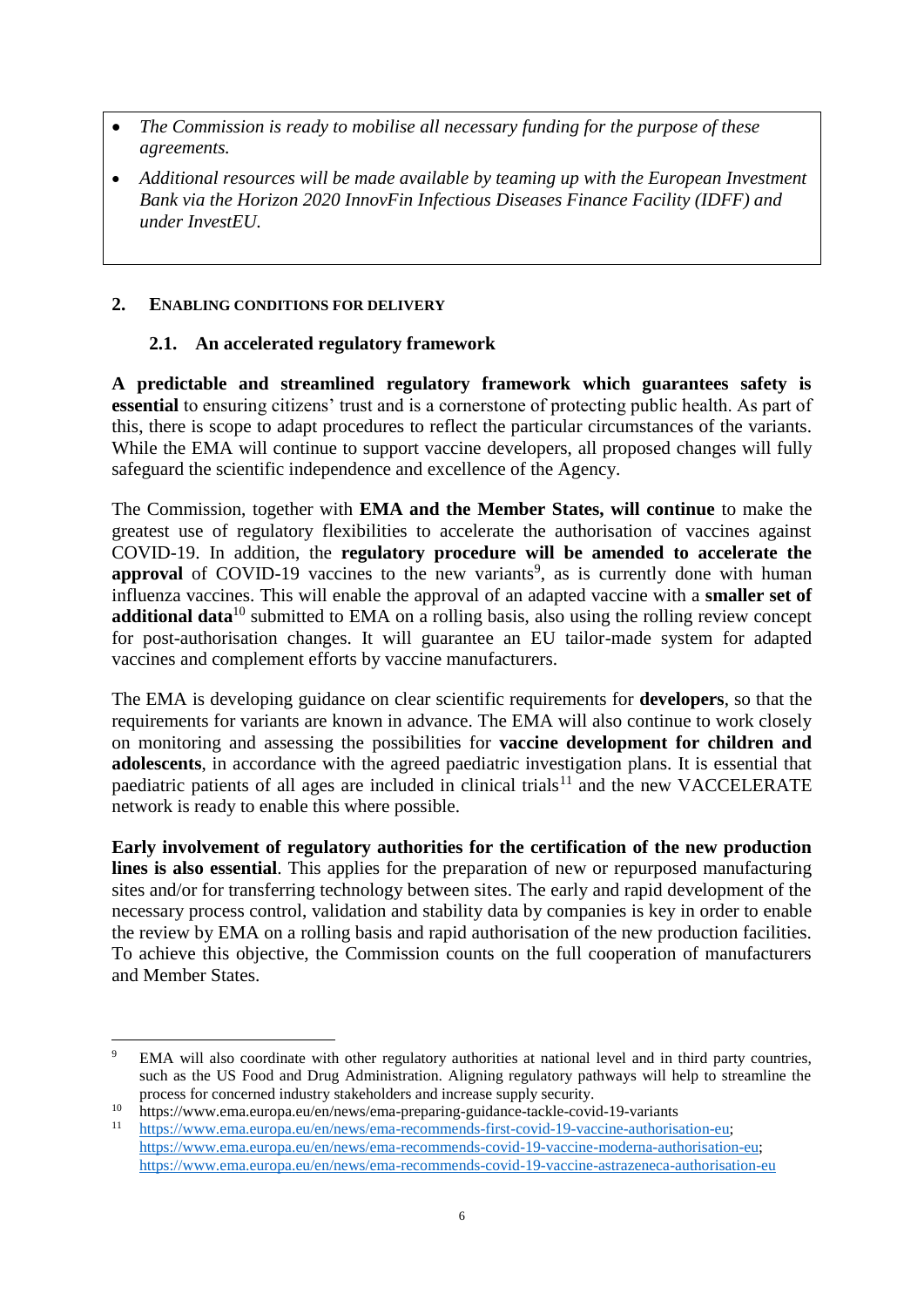The Commission is also ready to propose a targeted amendment of pharmaceutical legislation to introduce an emergency authorisation of vaccines at EU level with shared liability among Member States.

# **KEY ACTIONS**

- *The Commission will put forward a proposal to adapt the regulatory framework for the authorisation of new vaccines adapted for already authorised ones.*
- *EMA and national regulatory authorities will reinforce their support to research and manufacturers to reduce by a maximum the necessary time for approving new vaccines and new production lines.*
- *The Commission will mobilise research projects, notably VACCELERATE, to include paediatric patients in clinical trials.*

## **2.2. Ramping up industrial production of vaccines**

To successfully and rapidly manufacture at scale new or modified vaccines against variants, the EU cannot afford problems in the supply chain or insufficient manufacturing capacities.

Many non-COVID-19 vaccines today are produced in integrated sites that cover various parts of the production process. Producers face or will face bottlenecks in many parts of the supply chain. This includes access to raw and packaging materials, including lipid nanoparticles supply for mRNA vaccines, expert personnel, production equipment as well as vials and needles. A more distributed, synchronised and flexible model of production can help address these bottlenecks in the short run. Europe has a large and innovative pharmaceutical and chemical industry that can step up further to address these challenges. We have already seen positive examples where companies are partnering to increase production capacity.

The Commission will also continue to **address potential bottlenecks in production and supply of raw materials** and other essential input required for vaccines manufacturing. It will build on the ongoing mapping of existing industrial capacities for vaccine production in Europe, as well as facilities which can be potentially repurposed to produce vaccines. For example, these could include pharmaceutical companies not producing vaccines or veterinary medicine manufacturers. To support this, one of the responsibilities of the Task Force for Industrial Scale-up is to act as a one stop shop helpdesk for any queries and operational support.

The vaccine development and production require highly specialised and skilled professionals. To that end, the Commission will continue building strong skills partnerships under its Pact for Skills.

One of the fastest ways to increase production is to engage those European facilities that have relevant capacities available. Increasing manufacturing and 'fill and finish' capacities can mean sharing the technological know-how and intellectual property behind the vaccines and their corresponding technology, with a view to shortening the time necessary for technology transfer. The Commission will foster the creation, if need be, of a voluntary **dedicated licensing mechanism**, which would allow technology owners to retain a continued control over their rights whilst guaranteeing that technology, know-how and data are effectively shared with a wider group of manufacturers.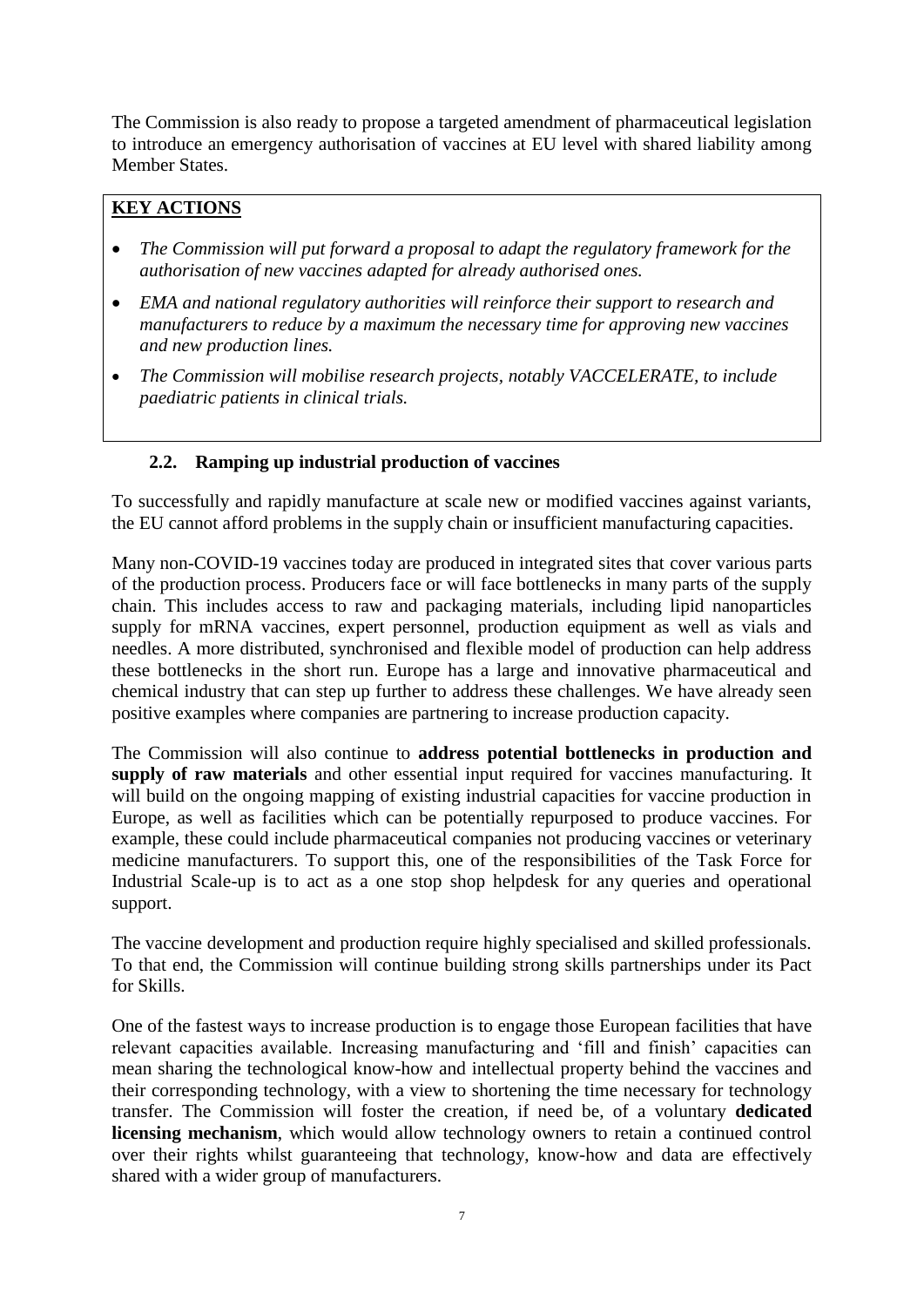The Commission will support the pre-production cooperation between undertakings for building-up manufacturing capacities<sup>12</sup>. The cooperation should be limited to what is strictly necessary to achieve the specific objective in terms of research and development, production or supply, which the companies acting alone would not be in a position to do. The Commission stands ready to provide pro-competition legal guidance in relation to the production of vaccines or treatments, including in light of the criteria set out in the Antitrust Temporary Framework.

The EU's investment into creating state-of-the-art vaccine and drug research, development and manufacturing capacities will be one of the cornerstones of any future pandemic preparedness and response. It will also strengthen open strategic autonomy in the area of health and the strategic positioning of the European healthcare industry.

The above actions will contribute to the creation of an **"EU Fab" project**, a network of 'ever-warm', single and/or multi-user, single and/or multi-technology production capacities for vaccine and medicine manufacturing at European level, thus becoming over time an asset of the future HERA.

## **KEY ACTIONS**

*The Commission will:*

- *Work closely with manufacturers to help monitoring supply chains and addressing identified production bottlenecks.*
- *Support the manufacturing of additional vaccines addressing new variants.*
- *Develop a dedicated voluntary licensing mechanism to facilitate technology transfer.*
- *Support pre-production cooperation between undertakings.*
- *Ensure EU's manufacturing capacity by building up the "EU Fab" project.*

### **CONCLUSION**

1

This virus is adapting fast and Europe's response must do the same. Europe will continue ramping up the production and roll out of authorised vaccines, whilst in parallel getting prepared for addressing the urgent and emergent threats of variants. In order to stay ahead of the curve, Europe can rely on the experience, knowledge and lessons of the crisis to date. It must anticipate problems earlier, detect issues faster and respond together – pooling our strengths in a public-private approach and response. This is the concept and action of the HERA Incubator launched today by the Commission.

HERA Incubator will ensure continuous exchanges and operational cooperation between regulators, public authorities and industry involved in the value and supply chain. It will be

 $12$ [https://ec.europa.eu/info/sites/info/files/framework\\_communication\\_antitrust\\_issues\\_related\\_to\\_cooperation\\_b](https://ec.europa.eu/info/sites/info/files/framework_communication_antitrust_issues_related_to_cooperation_between_competitors_in_covid-19.pdf) [etween\\_competitors\\_in\\_covid-19.pdf](https://ec.europa.eu/info/sites/info/files/framework_communication_antitrust_issues_related_to_cooperation_between_competitors_in_covid-19.pdf)